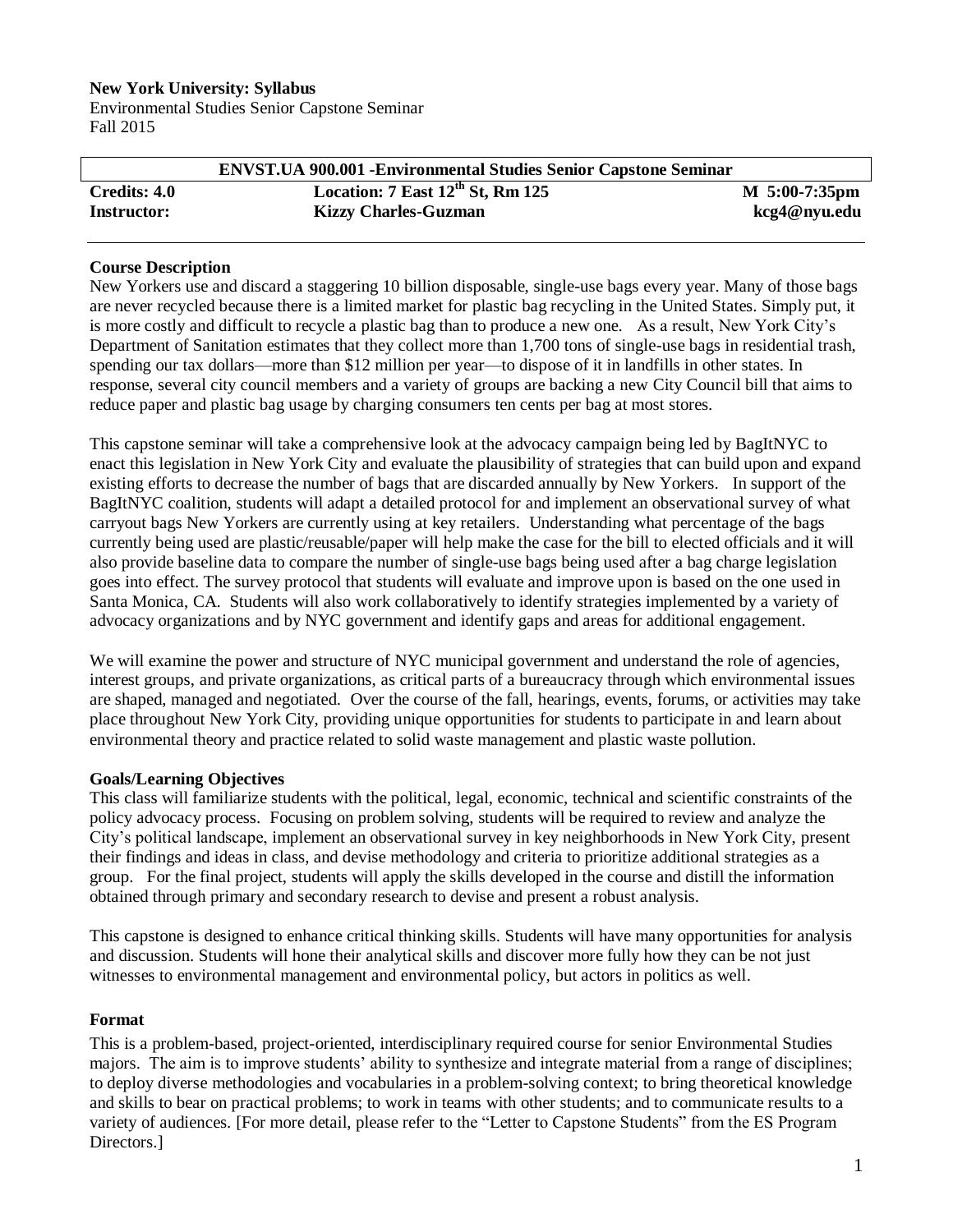### **Structure**

Weekly meetings, additional informal meetings and events as needed. During class time we will emphasize group discussion of readings and research findings and will review the progress of work. Significant selfdirected and independent work is expected as a key part of the course. Students are required to devote time to meet outside of class for group work on required assignments.

# **Course Requirements and Expectations**

### *Policies and Expectations*

As this is the culminating experience in your Environmental Studies major, the performance expectations for the Capstone Seminar are very high. "A" grades require a significant amount of inquisitiveness, self-initiated research, proactive learning, synthesis of research across multiple disciplines, and clear communication of complex, applied topics.

This is a research and reading-intensive course and students are expected to read, understand and critique any assigned or researched reading material, actively discuss it in class, and apply the practical and analytical skills learned during your undergraduate career to conduct thorough and thoughtful research. A "critique" is a summary and an evaluation of all readings activities—students are expected to compare and contrast related readings or activities, differentiate between facts and opinions, contemplate areas of agreement or contention with the given arguments and, finally, present summaries to the class and devise discussion questions for class.

Students will process a variety of materials, including technical assessments, newspaper articles, policy papers and industry reports. Students are expected to supplement the assigned readings to further obtain an understanding of the topics of the class. You should allocate sufficient time to schedule supplemental research and reading outside of class and beyond assigned readings. This supplemental research will be essential to support your individual and your team's work on weekly and semester-long assignments.

Attendance and active participation are required in class. If you must be absent from class, you must inform me ahead of time, and complete all required readings or assignments, especially in support of your group members. Students must make every reasonable effort to not miss class on a day that an assignment is due. Finally, to do well in this class active participation is essential. Do not sit silently in class and expect to get an A—even if you earn As in all the rest of your assignments. If you feel uncomfortable speaking up in class, be extra thoughtful in devising discussion questions and articulating your reactions as you do the readings and be prepared to share them with the class.

#### *Other Relevant Policies*

- No extra credit—nothing you can do to improve your grade beyond *doing the assignments well and on time*.
- Plagiarism results in failure of the class. It includes: copying sentences or fragments from any source without quotes or references; not citing every sourced used in your papers; citing internet information without proper citation; presenting someone else's work as your own; or "inadvertently" copying verbatim from any source.
- Lateness is unacceptable. Repeated lateness will result in a lowering of your participation grade.
- Email is the easiest way to contact me  $(\text{kcg4@nyu.edu or kizzycg@gmail.com})$ . If you are experiencing problems of any kind contact me immediately. Please keep in mind that such problems cannot be claimed as reasons for failing to submit assignments or for submitting them late.
- Be considerate. No chatting, texting, or web-surfing will be tolerated in class.

#### **Assignments**

# *Project Teams and Topics*

You may work in student teams. Each team may be assigned to research, develop and evaluate key topics of the class and key components of the team's final output. Each team's work will be similar in scope and will allow for integration and skill development across a range of concepts. Your job will be to collaborate on a set of tasks but to deliver ONE common output.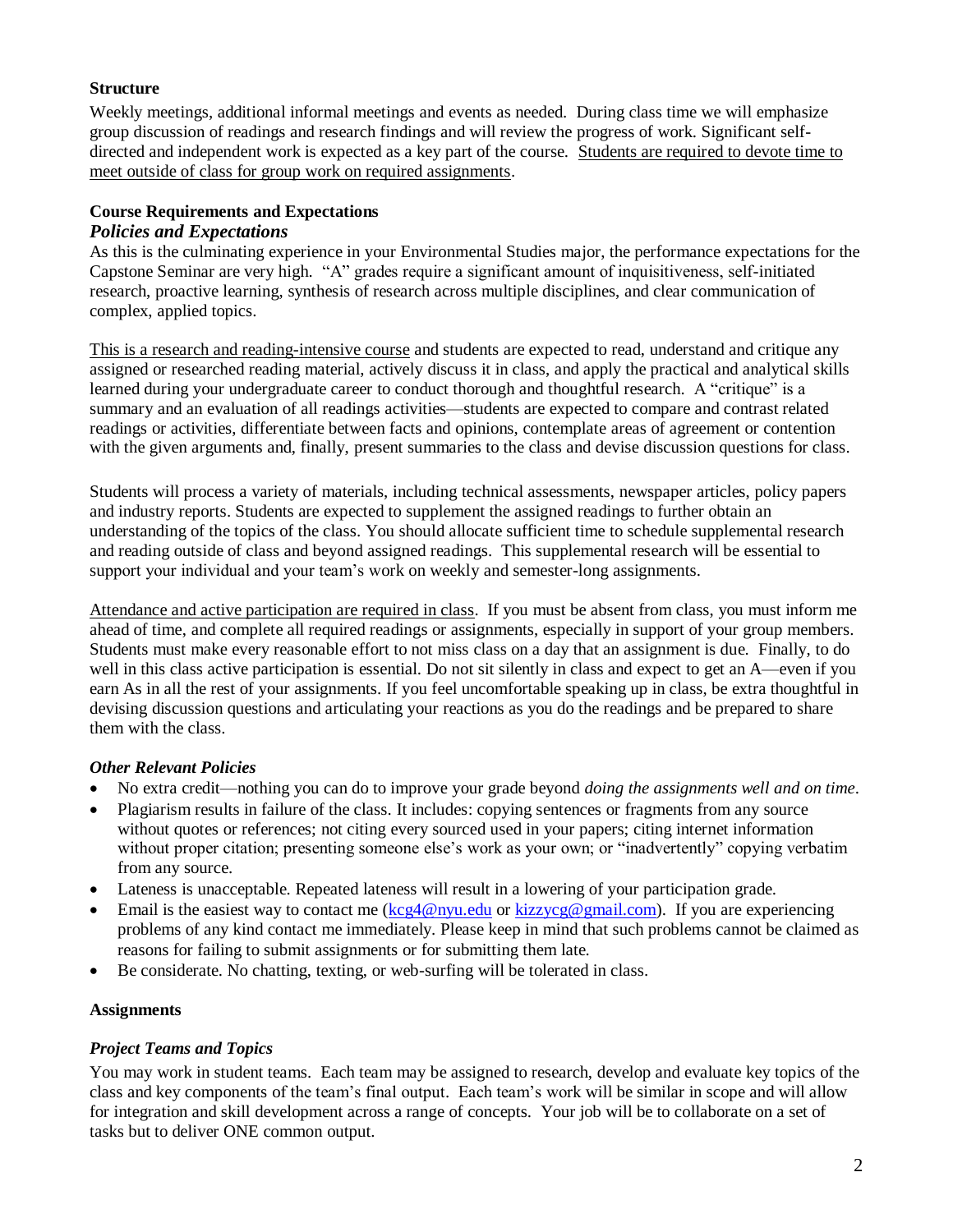Four interrelated written assignments will be given: a Project Control Plan (PCP), a detailed protocol for an observational survey, a progress report and a final paper. All written work, unless otherwise noted, is due at the start of class time. Email submissions will not be accepted unless specifically requested in that format. Assignments should be printed in double-sided mode, and formatted with 1-inch margins and 12-point font unless otherwise noted. Citations from peer-reviewed or published materials are essential and must be formatted as endnotes. [http://www.oberlin.edu/faculty/svolk/citation.htm.](http://www.oberlin.edu/faculty/svolk/citation.htm)

# 1) PROJECT CONTROL PLAN (PCP)

The PCP will include a detailed definition and description of the topic which will be researched and developed throughout the term and which will culminate with a final paper and presentation. This 2-page, single-spaced summary will explain your proposed team work plan and will catalog and review the available data, reports and literature. In essence, this write-up must answer the questions: What is the team trying to find out and how will it go about its research—analytically and logistically—over the course of the semester?

The team will also produce a detailed work plan for collecting and analyzing the necessary information needed to advance each section of the project. This is the most critical early phase of a research project: a plan for how to manage the project. **Please see Page 7 of this syllabus** for a sample outline of a PCP. The PCPs should include most of the elements on the sample, though the sample is only a model. The PCP will be a mixture of prose and outline and will include a list of tasks and an assignment of responsibilities for those tasks. In the PCP you will provide a clear and logical framework for the work you will do and the products and results you will deliver. Every PCP must include task assignments and due dates for the following outputs and milestones:

- 1. Detailed protocol for observational survey
- 2. Implementation dates and locations for observational survey
- 3. Progress report
- 4. Draft final report
- 5. Final report
- 6. Draft presentation to the capstone class
- 7. Final presentation to the capstone class

# **The PCP will be presented for discussion and comment on Monday, September 28 th, 2015 in class**

# 2) PROTOCOL FOR OBSERVATIONAL SURVEY

The team will evaluate the protocol for the observational survey that has been provided by the BagItNYC coalition. By conducting a full literature review, the team will improve upon this protocol, articulate a clear explanation of the main research question, and provide a detailed justification for the study and a discussion of its feasibility. In this write up, the team will consider the extent of the problem, its effects on health and the environment, and discuss why this study is appropriate; what the potential benefits are to New Yorkers and the BagItNYC coalition; explain what the survey will add to the body of evidence already available; and discuss the feasibility of the study in terms of data availability, length, and methodologies used. Students will then devise a detailed implementation plan for the observational survey and will analyze and summarize survey findings.

#### **The protocol will be presented for discussion and comment on October 5 th, 2015 in class**

# 3) PROGRESS REPORT

This report provides an update on the team's work to date; with the instructor as the audience. It provides a solid outline of the final paper, describes the team's findings and completed analysis to date, and outlines any challenges and issues encountered by the team; with a plan for addressing those challenges. Maximum length: 10 pages, with 1.5-spacing and 1-in margins.

#### **The Progress Report will be presented for discussion and comment on November 9 th, 2015 in class**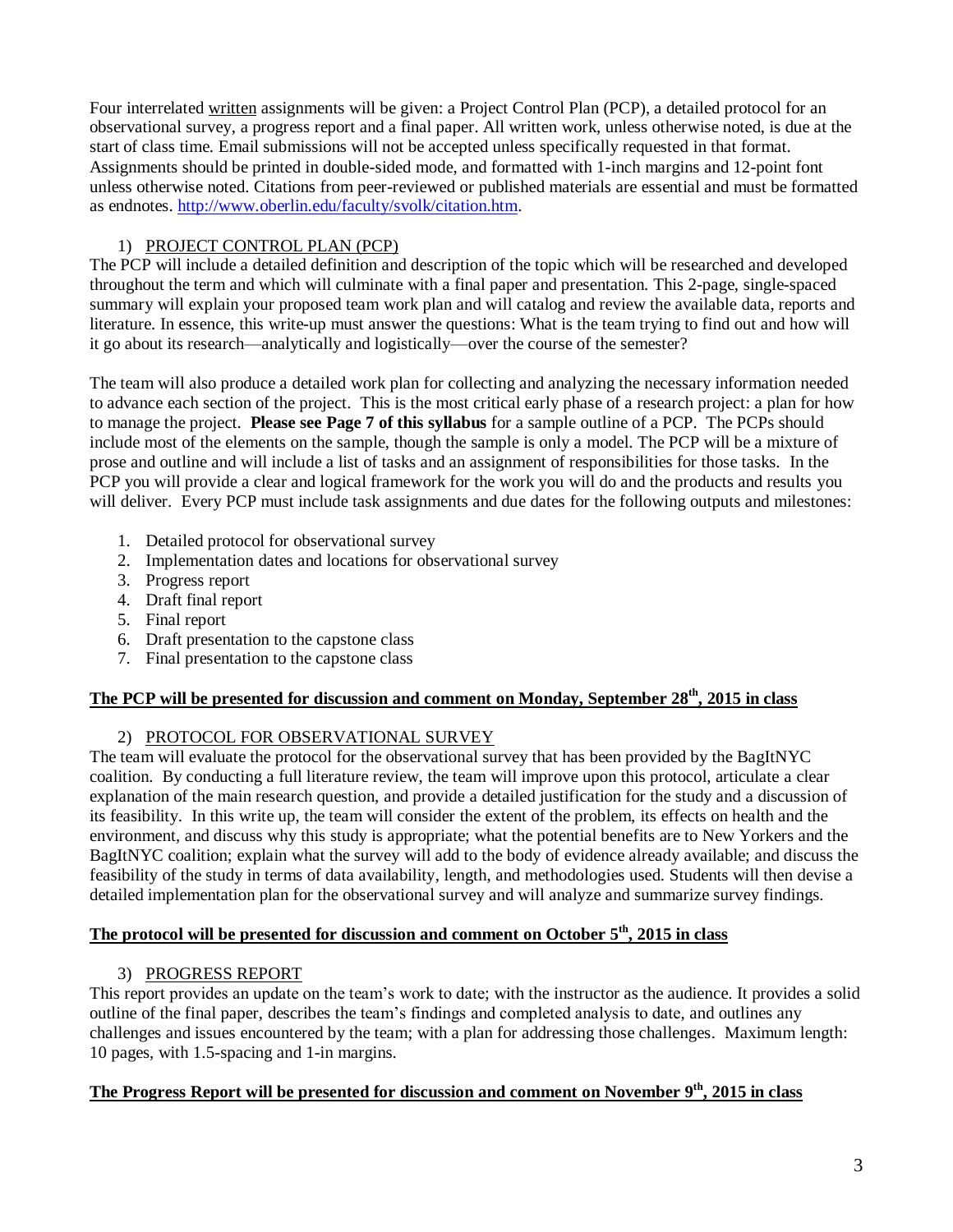\*\* TIP: Each writing assignment should be divided into distinct units to facilitate the assignment of writing responsibilities. Every member of the group should be given responsibility for writing the first draft of one section of each report. The team's editors are required to write the first draft of a report's introduction and conclusion. The team's editors will be responsible for standardizing the language and tone of the report, with the input of the rest of the team.

### 4) FINAL REPORT

The final report allows the team to see the results of its work in a single format. It will consist of an executive summary, in which the team will integrate the semester's work and identify the major themes and findings of the project, and a more detailed description of the project's methodology and research approach, and the team's assessments, analysis, findings, recommendations and conclusions. More details will be provided in class.

### **The final report is due on Monday, December 14 th, 2015, by 5pm, via email**

\*\* TIP: When reviewing a draft report always ask: Is this (section, paragraph, sentence, word) needed to communicate the point? One way to ensure a succinct, but comprehensive, report is to develop a logical, detailed outline to think through the report before you begin writing. This is why you developed a final report outline in the progress report: the outline should be organized to answer the questions posed in the problem statement included in the PCP.

#### 5) FINAL CAPSTONE PRESENTATION

Teams will deliver PowerPoint presentations to their peers, the NYU community and an audience on **December 14th, 2015 from 5-7:30pm (Monday)**. More details will be provided in class. These presentations will define the problems addressed by the project team, examine the process of problem-solving, evaluate outcomes of independent research, and discuss project team recommendations.

The work on these presentations must be distributed equally within the group. Students will be graded on quality, appearance and content of presentation; preparation, content and delivery of oral group presentation; strong responses to audience questions, objections, and concerns. A grading rubric will be provided.

#### CLASS PRESENTATIONS

In addition, student groups will be responsible for oral assignments on topics specified by the instructor. Details about the structure of the talks will be provided in class. Each person or group will be responsible for researching, understanding and summarizing the assigned topic and for bringing up issues and questions to guide the class discussion.

#### **Assessment**

20% quality of contribution to class discussion and team dynamics; and quality of in-class presentations Active participation demonstrating comprehension and reflecting critical engagement with course materials, assignments, and readings are required in all classes. Student groups will be assigned to lead class discussions and prepare class presentations on key concepts, themes and selected readings.

Your participation will be evaluated according to the substance and regularity of your contribution to in-class discussions and to your group dynamics and group output, as well as respect for classmates, and support for project team members' needs. Your effort will also be evaluated by receptivity to new skills and ideas, responsiveness to the feedback you receive, collaboration within groups, and a demonstration of your understanding of the subject matter expertise over the course of the term.

5% quality of PCP 20% quality and implementation of the Protocol for Observational Survey 10% quality of the Progress Report 25% quality of the Final Report 15% quality of the Final Presentation 5% 360 Review Process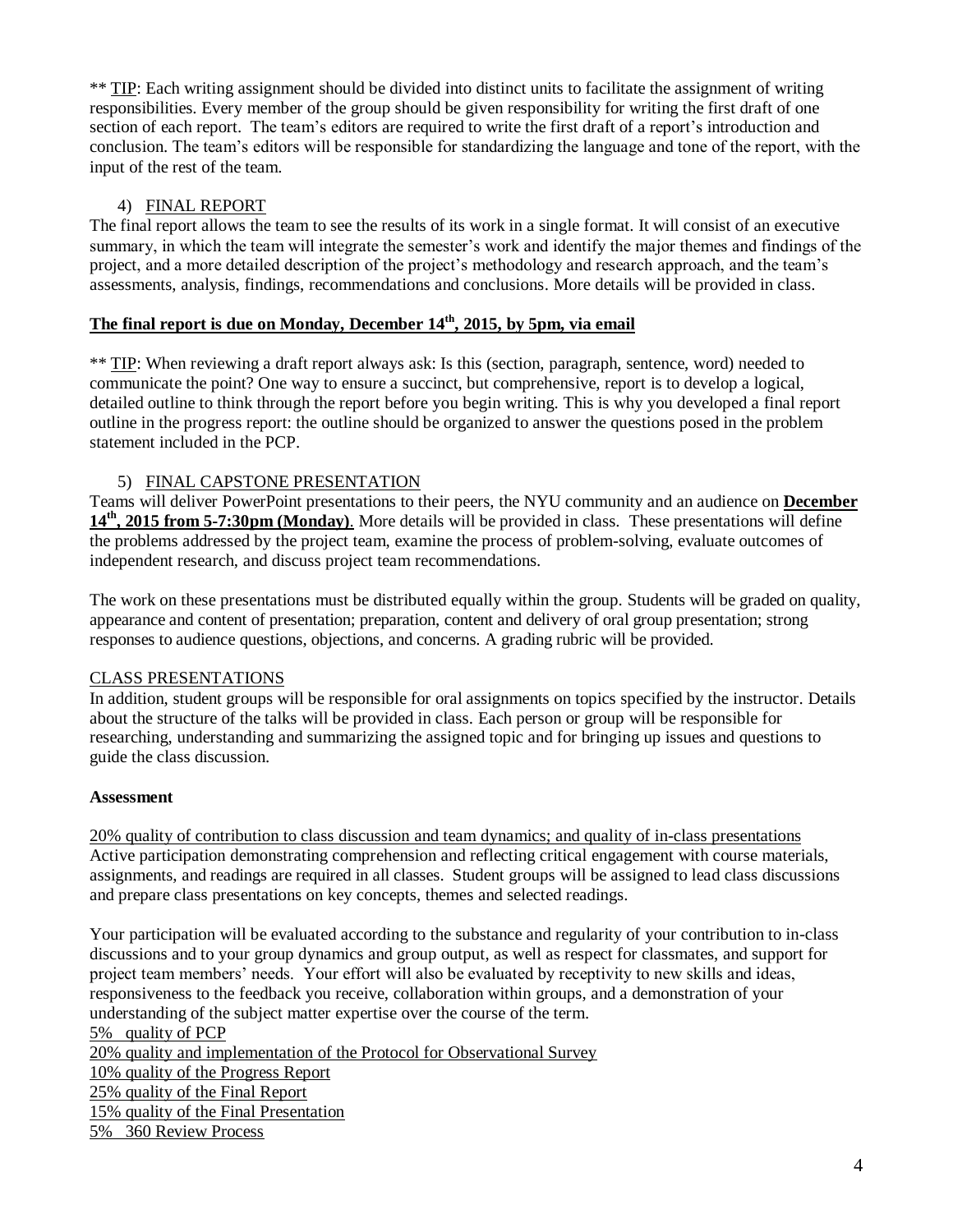### *Team Collaboration & Course Review*

At the end of the semester, team members will each submit a write-up of their itemized contribution to the collaborative final project, including reflections on successes and challenges within the collaborative process in what is called a 360-review process. More details will be provided in class.

### The final class grading will follow these guidelines:

**A** – Strong understanding of ideas, highly successful development of skills, thorough solutions to problems and projects, constructive classroom participation and timely submission of work.

**B** – Good understanding of ideas, successful development of skills, good solutions to problems and projects, regular classroom participation, and timely preparation and submission of work.

**C** – Inconsistent understanding of ideas, some development of skills, coherent solutions to problems and projects, some classroom participation, and sporadic preparation and submission of work.

**D** – Limited understanding of ideas, little development of skills, few solutions to problems and projects, poor attendance or participation, and sporadic preparation and submission of work.

**F** – No understanding of ideas or development of skills, poor attendance, skipped submission of work.

### **Weekly Schedule and Readings**

#### **September 14th —Session 1: Introduction to Course, Working in Teams, and Class Logistics**

- Introductions, course overview and expectations, and assessment structure
- Capacity Building: "Managing teams" and "Developing work plans" presentations.

# **September 21st—Session 2: Trash and the City: BagItNYC policy campaign**

- $\bullet$  Intro 209-2014 text (provided)
- Intro 209-2014 Disposable Bag Bill NYC Council Hearing Testimony (92 pages—provided)
- BagItNYC Coalition. Browse: [http://bagitnyc.org](http://bagitnyc.org/) and explore:<http://bagitnyc.org/map/>
- Read: <http://www.attn.com/stories/2967/battle-over-plastic-bags> and <http://www.nyenvironmentreport.com/plastic-bag-bill-lives-despite-mayors-ambivalence/>
- http://www.teammarine.org/wp-content/uploads/2013/05/Grocery-Store-Bag-Research Press-Release-12-[13.pdf](http://www.teammarine.org/wp-content/uploads/2013/05/Grocery-Store-Bag-Research_Press-Release-12-13.pdf)
- Student-led discussion with *Jennie Romer*—BagItNYC Coalition Coordinator

#### **September 28 th —Session 3: Trash and the City: Policy responses to plastic waste pollution** PCP DUE in class

- Capacity Building: Intro to NYC Government presentation
- Romer and Tamminen. 2014. "Plastic Bag Reduction Ordinances: New York City's Proposed Charge on All Carryout Bags as a Model for U.S. Cities." Tulane Environmental Law Journal. 27: 239-250. (provided)
- Romer and Foley. 2012. "A Wolf in Sheep's Clothing: The Plastics Industry's "Public Interest" Role in Legislation and Litigation of Plastic Bags Laws in California." Golden Gate University Environmental Law Journal. 5(2): 377. (provided)
- [http://sanfrancisco.cbslocal.com/2015/06/30/industry-referendum-delays-californias-plastic-bag-ban-until](http://sanfrancisco.cbslocal.com/2015/06/30/industry-referendum-delays-californias-plastic-bag-ban-until-november/)[november/](http://sanfrancisco.cbslocal.com/2015/06/30/industry-referendum-delays-californias-plastic-bag-ban-until-november/)
- <http://www.chicagotribune.com/business/ct-plastic-bag-ban-0622-biz-20150622-story.html>
- [http://www.dallasnews.com/news/local-news/20150607-some-shoppers-hail-end-of-dallas-bag-fee-but](http://www.dallasnews.com/news/local-news/20150607-some-shoppers-hail-end-of-dallas-bag-fee-but-many-see-need-to-fight-litter.ece)[many-see-need-to-fight-litter.ece](http://www.dallasnews.com/news/local-news/20150607-some-shoppers-hail-end-of-dallas-bag-fee-but-many-see-need-to-fight-litter.ece)

#### **October 5 th—Session 5: BagItNYC Observational Survey Protocol**

- Team discusses their background research on observational surveys
- Evaluation of observational Survey Protocol (provided)
- Development of survey plan

# **October 12 th ––NO CLASS—FALL BREAK**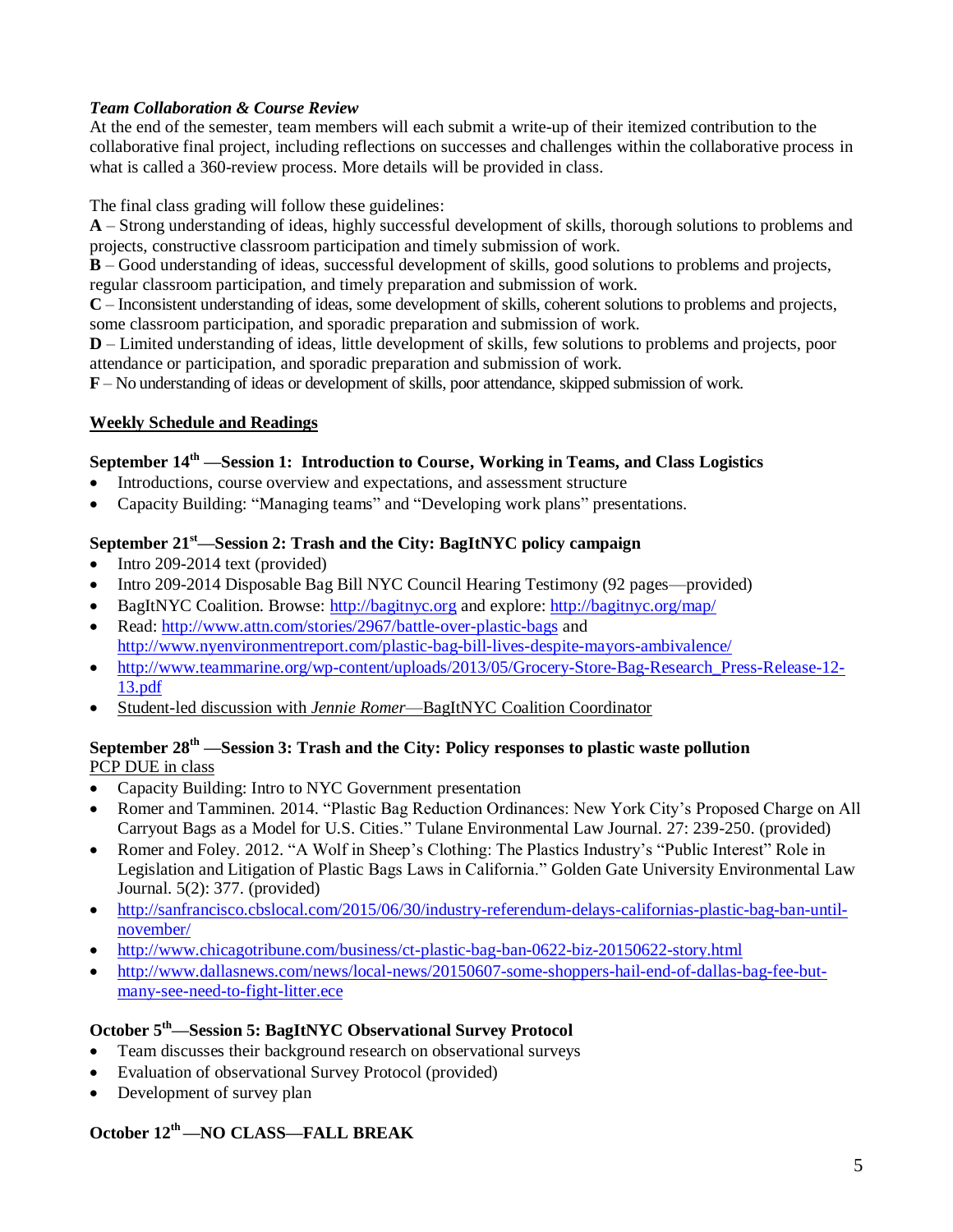### **October 19th — Session 6: Observational Survey of New Yorkers**

Student-led discussions: Observational Survey Implementation—findings and next steps

#### **October 26 th –Session 7: Observational Survey of New Yorkers**

Student-led discussions: Observational Survey Implementation—findings and next steps

#### **November 2 nd – Session 8: Observational Survey of New Yorkers**

Student-led discussions: Observational Survey Implementation—findings and next steps

#### **November 9 th—Session 9: Survey Debrief and Project Status Update**

- Project progress report DUE in class: Student-led project workshop in class—present draft recommendations, including survey findings and feasibility analysis of proposed strategies
- Student-led project workshop in class
	- o Discuss implications of survey results and research findings on recommendations for BagItNYC coalition

#### **November 16 th –-Session 10: Draft Recommendations for BagItNYC Coalition**

- Capacity Building: Writing Final Reports: A Few Tips and Briefing on Briefings
- Class Speaker: *Anne Rademacher*—Reactions and feedback on draft recommendations. Anne is Associate Professor of Anthropology and Environmental Studies at NYU
	- o Work on development of final report—instructor feedback on progress report

### **November 23 th—Session 11: Final deliverables**

- Student-led project workshop in class
	- o Work on development of final report—instructor feedback on team progress
	- o Work on development of final presentation for next week's in-class dry-run

#### **November 30th --Session 12: Final deliverables**

- Student-led project workshop in class with client—*Jennie Romer*
	- o Work on development of final report—instructor feedback on team progress
	- o Work on development of final presentation for next week's in-class dry-run

#### **December 7 th— Session 13: Final Presentation Dry-Run**

- Course Content Reflections/Final Thoughts/Class Wrap-up
- Final Presentation in-class dry-run—instructor feedback

# **December 14 th— FINAL PRESENTATIONS TO NYU COMMUNITY (20 minutes + 10 minutes of Q&A)**

Final report and slides DUE via Email [\(kcg4@nyu.edu\)](mailto:kcg4@nyu.edu)

5-7pm. Location details to be provided. Presentations must be emailed and posted

#### **Possible events:**

International Coastal Clean-Up Day--September 19, 2015 is the Ocean Conservancy International Coastal Clean-Up Day. Numerous NYC-based groups are hosting clean-ups in and around NYC. Team can focus on plastic bags as a problematic source of beach litter.

Bag It film screening--Beth Kelly from United for Action may be hosting a screening of Bag It on the upper west side. This will likely be on the evening of Oct 30th. More details will be provided.

Bag Webinar—BagItNYC will be presenting at a "Bag the Bag in Your Community" hosted by Center for a New American Dream on Wednesday, September 23rd at 1pm EST. Link TBD.